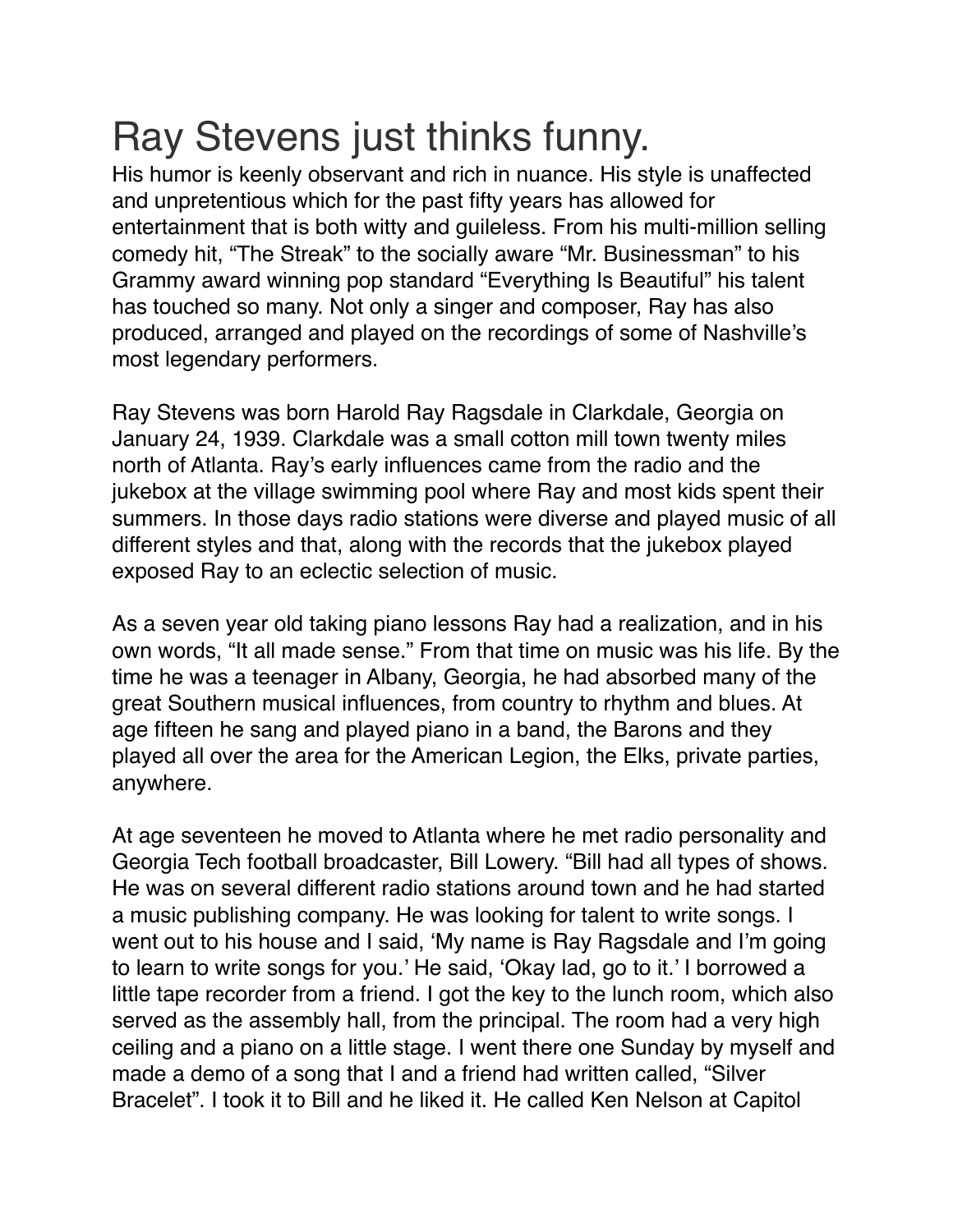Records, who was coming to Nashville a lot during those days to produce records. Ken liked the song and signed me to a contract with Prep Records."

In 1957 while Ray was still in high school he made his first trip to Nashville and recorded his first track, "Silver Bracelet", at the now historic RCA "B" studio. It was on that trip that he met Chet Atkins, who was the head of A&R for RCA and a lasting friendship was formed. "Silver Bracelet" was a hit in Atlanta, but there were bigger things to come. Shortly thereafter Ray left Prep Records and went to Capitol, its parent label. In 1958 Ray recorded some tracks for Capitol and it was during this time that Bill Lowery formed the National Recording Corporation (NRC). NRC had a little studio that wasn't state of the art, but was somewhere to play and record. Ray, Jerry Reed and Joe South among several others would show up daily bugging the engineer to let them record.

Ray returned to Atlanta, finished high school and started college at Georgia State University where he studied classical piano and music theory. Ray left school during his junior year and in 1961 recorded a song called "Jeremiah Peabody's Poly Unsaturated Quick Dissolving Fast Acting Pleasant Tasting Green and Purple Pills." The song went to #35 on the pop charts. At that point Ray's wide range of talent landed him a job with Mercury Records in Nashville. He arrived in Music City on January 2, 1962, and worked on countless sessions as a pianist, arranger and vocalist in his first year alone. It was in one of those sessions that he recorded, "Ahab the Arab" which climbed to #5 on the pop charts in 1962.

On occasion Ray used to sing with the Jordanaires. He also played on a session for Elvis Presley. That was the only Elvis session Ray ever played on. He played trumpet with Charlie McCoy and in his own words he explains, "I'm a terrible trumpet player. I played keyboards, of course, and they didn't need me to play on this particular song. It was a sort of Mexican song, so they asked Charlie and me to get our trumpets and play a little Mexican lick on it, and we did. I'll never forget that! The only Elvis session I ever played on, I played an instrument that I could barely hold." Several years later Ray would publish "Way Down". Elvis' last hit before he died.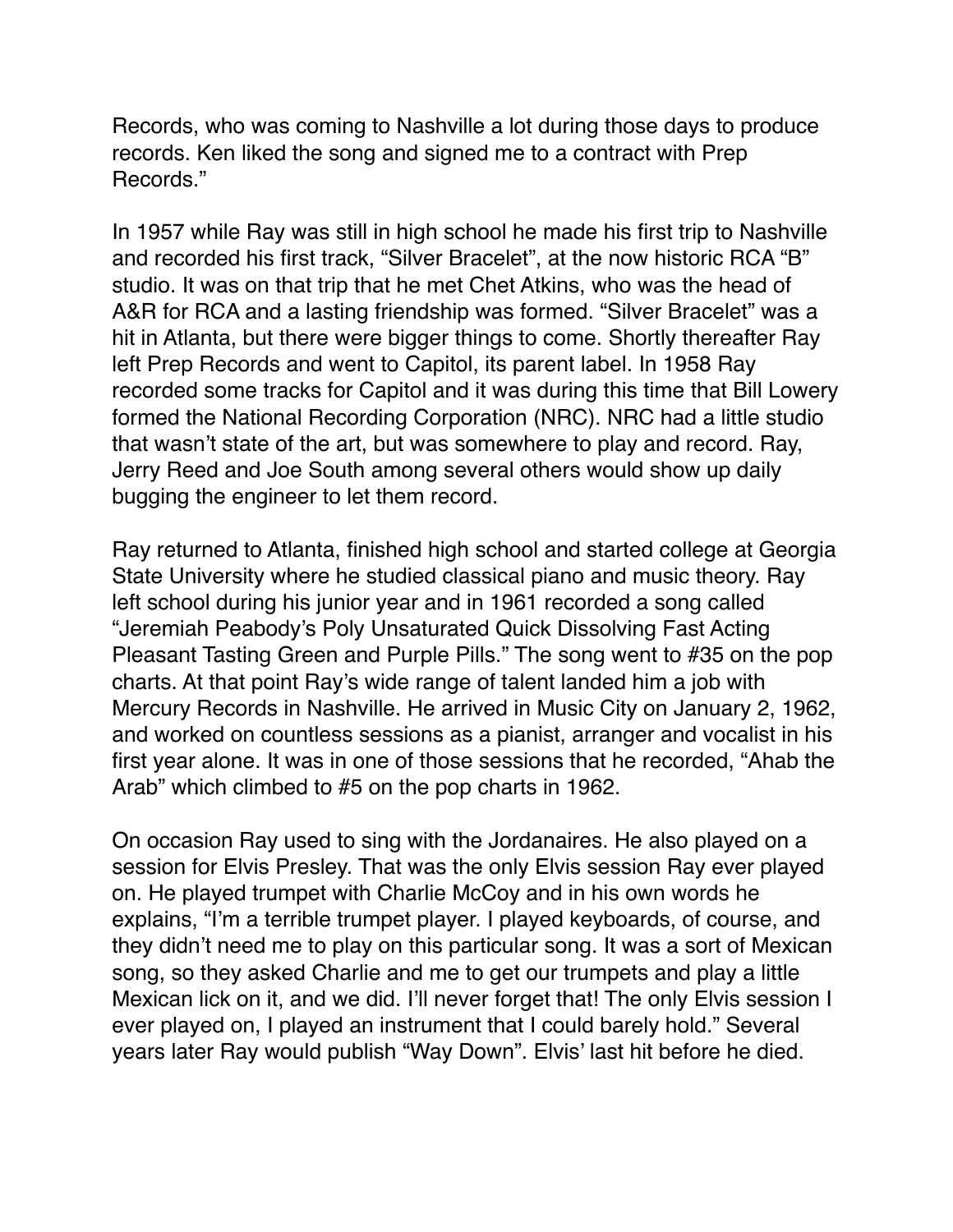At Mercury, Ray also recorded, "Harry the Hairy Ape" and "Santa Claus is Watching You." After that Ray's recordings tapered off. He was spending his time in the studio producing and not focusing on his own music. Soon Ray left Mercury and joined Monument Records as a producer overseeing new artists, one of those being a young Dolly Parton.

1969 would result in a year of phenomenal releases from Ray. As always the music was drawn from all styles of music. The jungle band comedy "Gitarzan" returned him to the pop charts top ten. On the country front he recognized the talent of a young Nashville writer and became the first artist to record Kris Kristofferson's "Sunday Mornin' Comin' Down." Later in 1969 he hit the pop charts again with a revival of the old Coaster Pop/R&B hit, "Along Came Jones."

Ray joined Barnaby Records in 1970, a label owned by singer Andy Williams. After he performed on Williams' television variety show, he became Barnaby's first contemporary artist. The summer of 1970 gave Ray the opportunity to host the summer replacement for the Andy Williams' Show on NBC. He needed a hit song for the show and the end result of three days spent in his basement at his piano surrounded by crumpled paper was "Everything is Beautiful." "Everything is Beautiful" became Ray's first #1 hit on the pop charts and won him a Grammy for Male Vocalist of the Year.

For the next few years he continued to release music from gospel to comedy. In 1974 while flying to Los Angeles, Ray read an article about a new fad among college students called streaking. Inspired, he jotted down a few notes and decided to work on a song about it later. The result was "The Streak." The album was released five days after Robert Opel a thirtythree-year-old advertising executive snuck into the 1974 Academy Awards broadcast and streaked across the stage past David Niven. The incident made front page news and the release of "The Streak" was perfect timing. "The Streak" was Ray's second #1 hit on the pop charts.

In 1975 Ray received his second Grammy Award. It was in the Best Arrangement category for the remake of the Erroll Gardner/Johnny Burke classic, "Misty." One day in the studio while rehearsing his band for an upcoming television appearance they started clowning around with "Misty"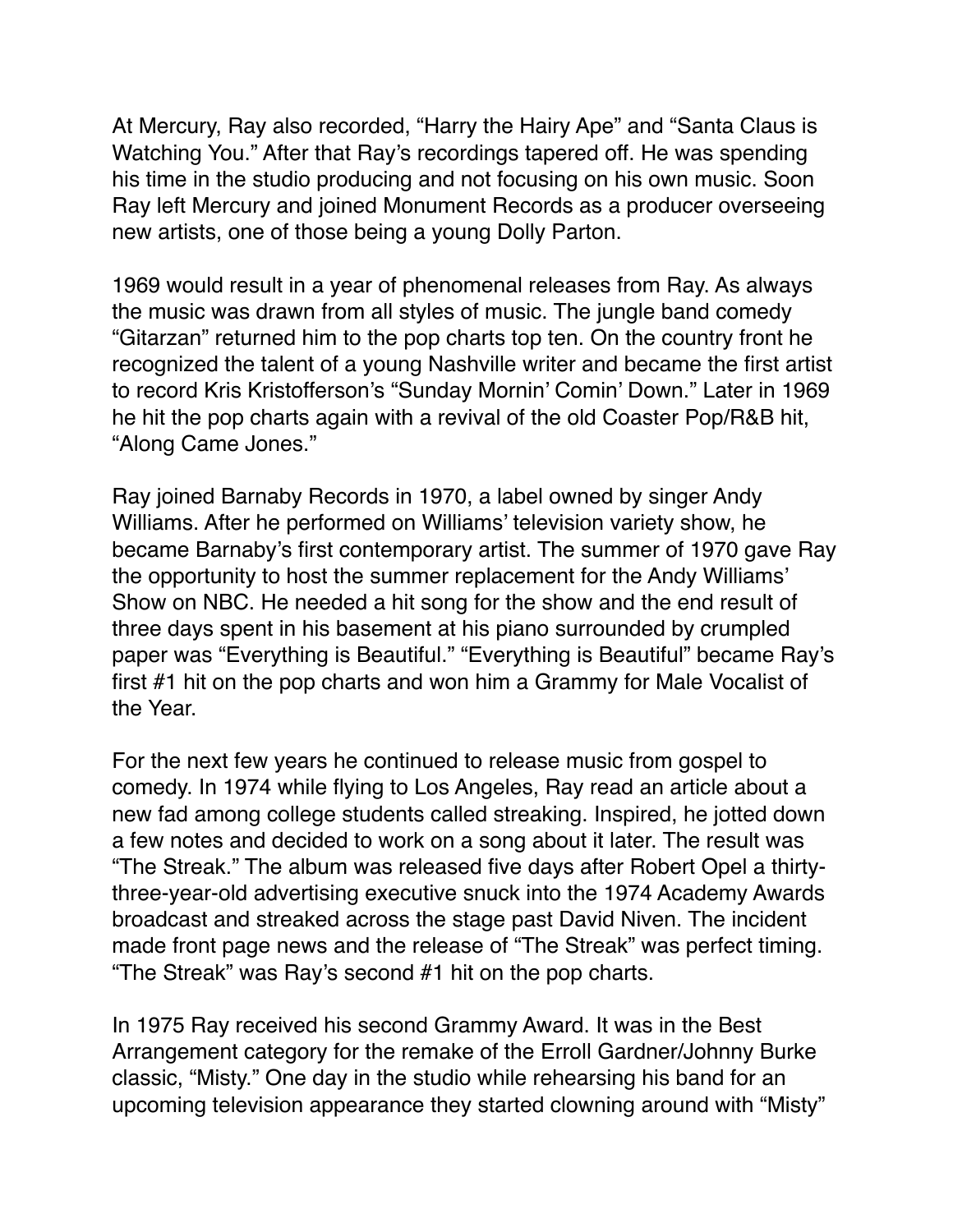using a banjo, fiddle and steel guitar. It sounded good. So good that Ray called his engineer to come down to the studio and the arrangement was recorded.

"Misty" was one of his last hits for Barnaby Records. The label was being shut down so Ray signed with Warner Brothers. It was during this time that Ray's publishing company was enjoying the success of Elvis' last hit "Way Down." During his time at Warner Brothers, Ray also recorded "In the Mood" and "I Need Your Help, Barry Manilow."

From 1979 to 1984 Ray was with RCA Records. His major hit during that time was "Shriner's Convention", inspired from a real experience in hotel booked full of Shriners. In 1984 Ray signed with MCA Records and had hits with "The Mississippi Squirrel Revival" and "It's Me Again Margaret." Ray continued to record for MCA until 1990 when he signed with Curb Records.

1991 brought the opening of his two thousand seat Ray Stevens Theatre in Branson, Missouri. From 1991 to 1993 during the tourist season Ray performed twice a day, six days a week for 1,600,000 fans. Several years later in 2004 Ray reopened the show for another season and in 2006 the show closed permanently when Ray sold the theater.

During his time in Branson, Ray made music videos of several of his greatest hits to liven up the stage show. The videos went over so well that they were released through Ray's own Clyde Records, Inc. in 1992 and made available for purchase through a mail order/television ad campaign. The release of "Comedy Video Classics" proved very successful selling over two million copies. He then released "Ray Stevens Live!" in 1995, a video from the Branson show which sold over a million copies. In 1995 Ray made "Get Serious" a full length movie. It earned platinum status from TV advertising and was released to retail outlets by MCA Records in late 1996.

In 2007 Ray decided to record exclusively for his own label, Clyde Records, Inc. Changing it from direct market only to a full-service label that would make releases available to retail and for download. Ray felt that the time was right, being that independents are enjoying the same success as large corporate labels. It also allows him control of the timeline in which new recordings are released. And the first release on Clyde Records is "New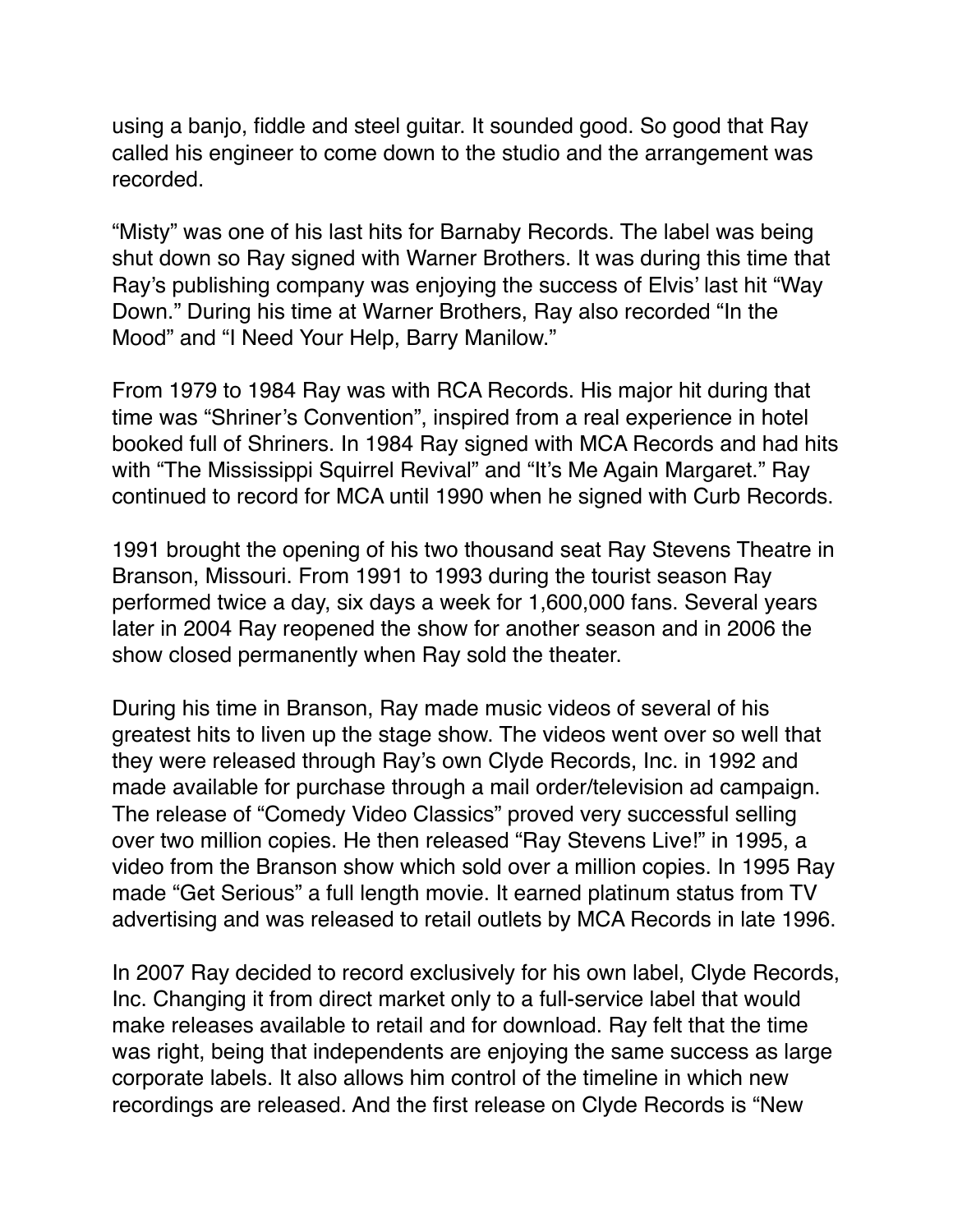Orleans Moon", which shares a title with the first single. The CD includes many great standards such as, "Do You Know What it Means to Miss New Orleans", to "Saint James Infirmary" and Randy Newman's "Louisiana". It is Ray's tribute to the music, the culture and the people of New Orleans.

Ray Stevens released "We The People" a CD/DVD package in April 2010 that contained music tracks and videos on subjects that were Political and Patriotic. Due to the popularity of "We the People" Ray recorded and released "Spirit of 76" a CD of more songs on Patriotic and Politically satirical themes in early 2011 along with a DVD titled "Internet Video Hits" that contains a DVD with 10 videos made especially for the internet that drew over 20,000,000 unique internet views. He also published a Book titled "Let's Get Political" that uses the titles of the songs from the two CDs above to allow him to expand his thoughts on those subjects in 34 essays, some of which have been published in major newspapers and on major websites like Fox News Channel.

Ray Stevens' most ambitious effort was released in 2012, his "Labor of Love" the "Encyclopedia of Recorded Comedy Music". The package contains 8 CDs with 96 of what Ray Stevens considers to be the greatest comedy songs of all-time and who should know better than the greatest and most prolific producer of comedy records of all-time. The effort took him over two years in the studio recording what he says are the songs that made him who he is today. He also researched and wrote extensive liner notes on all of the songs and included those along with a "History of Comedy Music" piece written by Don Cusic as well the writer/publisher credits in what he calls the "owner's manual" of the project, a very entertaining and informative Encyclopedia-like book, along with a Bonus CD containing 12 more songs that Ray says would have certainly been radio hits during the Golden Era of Recorded Comedy Music. It could well be the crowning achievement of a long and varied career but then Ray Stevens said that he still had more projects in mind.

So, in 2015 "Ray Stevens' Nashville" his memoir of his life in the music business was released and Ray attended several book signings in Barnes & Noble Stores and later that year his 30 minute TV Show of the same name debuted on RFD-TV. "Ray Stevens' Nashville" the TV Show has